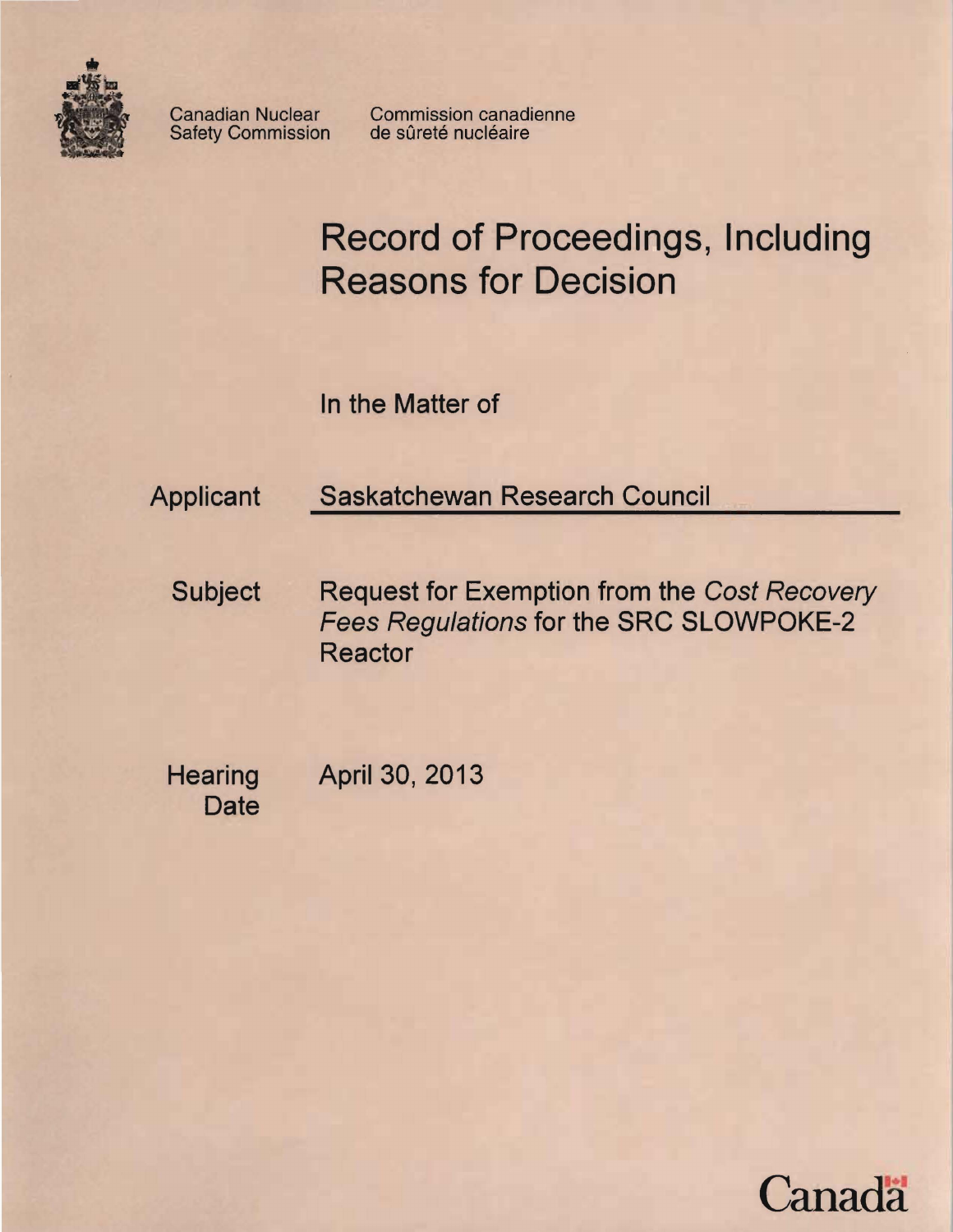## **RECORD OF PROCEEDINGS**

| Applicant:                                | Saskatchewan Research Council                                                                   |
|-------------------------------------------|-------------------------------------------------------------------------------------------------|
| Address/Location:                         | 125 – 15 Innovation Boulevard, Saskatoon, SK S7N 2X8                                            |
| Purpose:                                  | Request for Exemption from the Cost Recovery Fees Regulations<br>for the SRC SLOWPOKE-2 Reactor |
| Application received:                     | September 25, 2012                                                                              |
| Date of hearing:                          | April 30, 2013                                                                                  |
| Location:                                 | Canadian Nuclear Safety Commission (CNSC) 280 Slater St.,<br>Ottawa, Ontario                    |
| Members present:                          | M. Binder, Chair                                                                                |
| Secretary:<br><b>Recording Secretary:</b> | M. Leblanc<br>S. Gingras                                                                        |

 **Request: Accepted**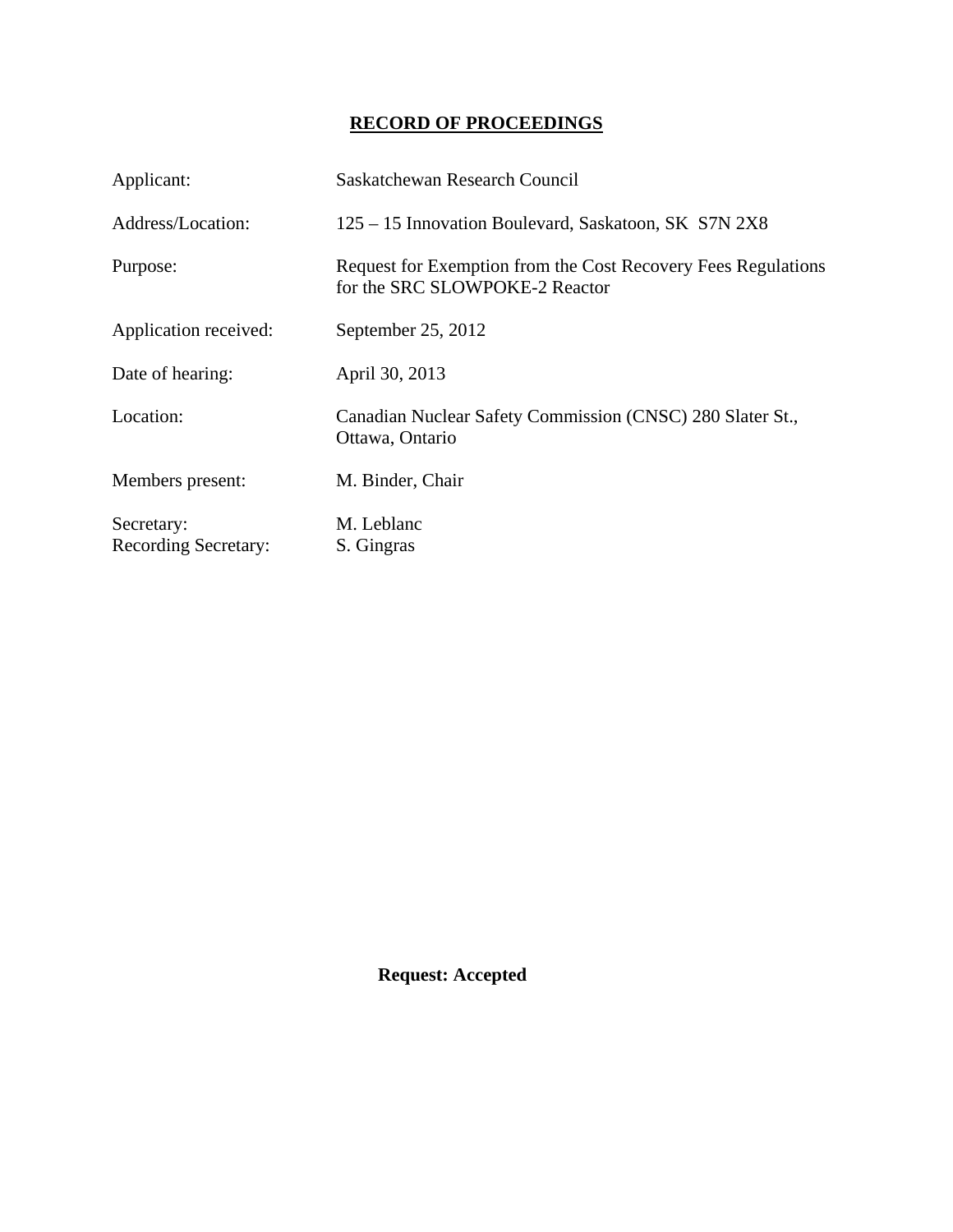## **Table of Contents**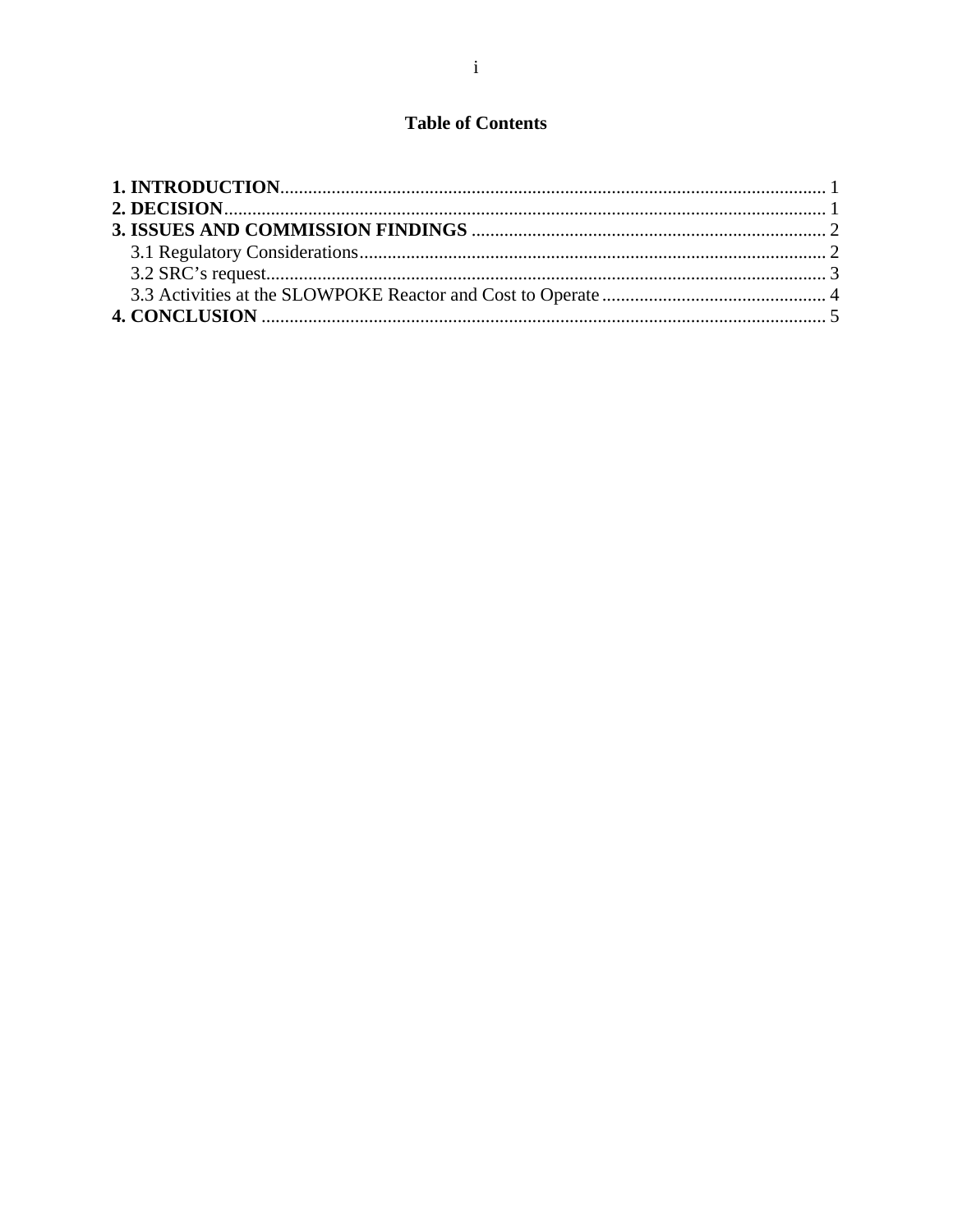## **1. INTRODUCTION**

- 1. The Saskatchewan Research Council (SRC) has requested, pursuant to section 7 of the *Nuclear Safety and Control Act*<sup>1</sup> (NSCA), an exemption from the *Canadian Nuclear Safety Commission Cost Recovery Fees Regulations 2* (CRFR) for its SLOWPOKE-2 reactor located in Saskatoon, Saskatchewan. The SRC's basis for this request is that there is essentially no difference in the nature of operations at the SRC SLOWPOKE-2 reactor from the activities of the other SLOWPOKE-2 reactors in Canada, which are not subject to cost recovery fees.
- 2. With its request for exemption, the SRC also submitted financial information concerning the operating costs and revenues of its SLOWPOKE-2 reactor. This information demonstrated that the SLOWPOKE-2's operation experienced financial shortfalls from 2001 to 2012.

#### Issue

- 3. In considering the application, the Commission was requested to decide, pursuant to section 7 of the NSCA and section 11 of the *General Nuclear Safety and Control Regulations3* (GNSCR), if granting an exemption will not
	- a) pose an unreasonable risk to the environment or the health and safety of persons;
	- b) pose an unreasonable risk to national security; or
	- c) result in a failure to achieve conformity with measures of control and international obligations to which Canada has agreed.

### **Hearing**

4. Pursuant to section 22 of the NSCA, the President of the Commission established a Panel of the Commission to review the application. The Commission, in making its decision, considered information presented for a hearing held on April 30, 2013 in Ottawa, Ontario. During the hearing, the Commission considered written submissions from CNSC staff (CMD 13-H101) and the SRC (CMD 13-H101.1), as well as an oral presentation from the SRC.

## **2. DECISION**

 1 Statutes of Canada (S.C.) 1997, chapter (c.) 9.

<sup>&</sup>lt;sup>2</sup> Statutory Orders and Regulations (SOR)/2003-212.

<sup>3</sup> SOR/2000-202.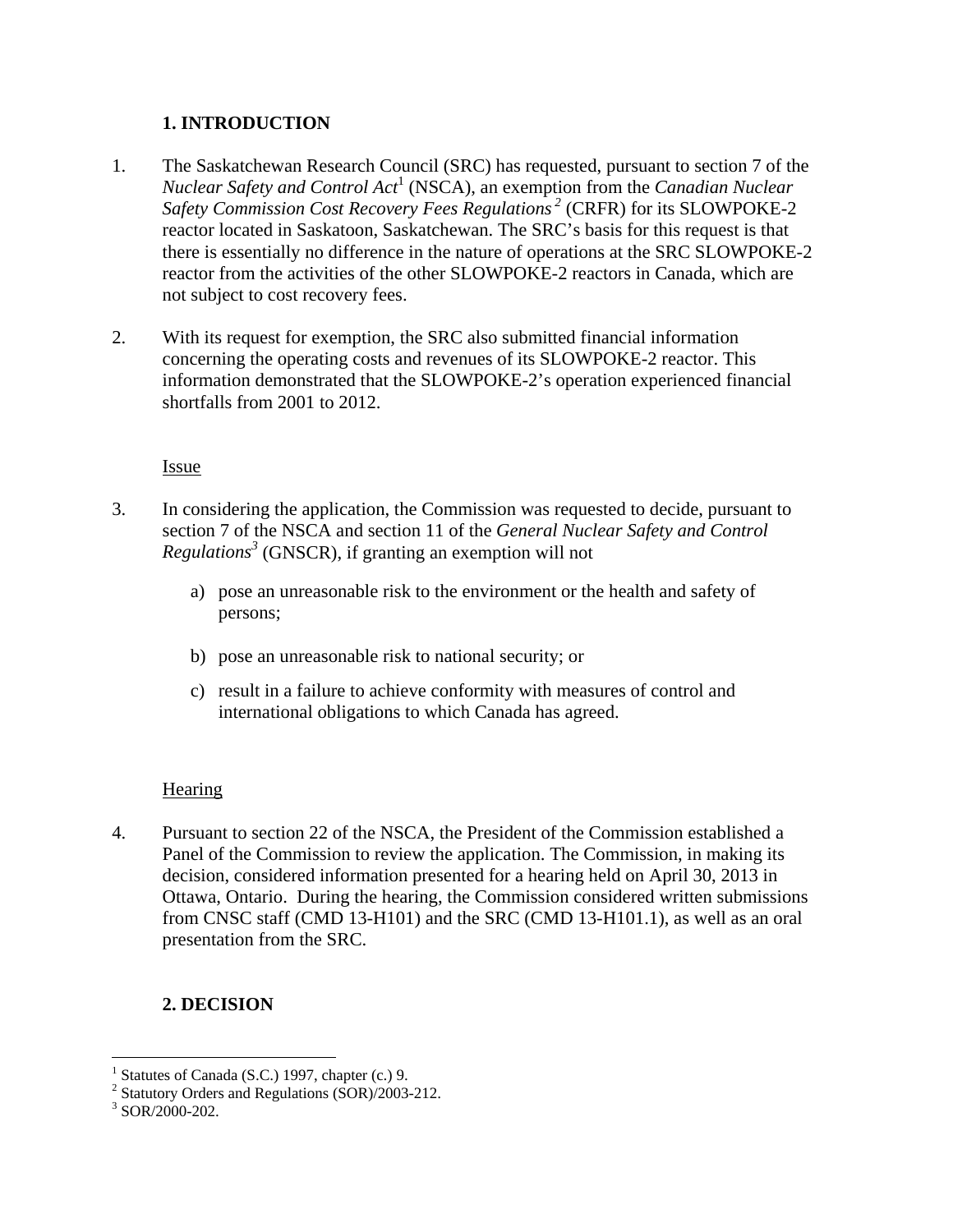5. Based on its consideration of the matter, as described in more detail in the following sections of this *Record of Proceedings*,

> the Commission, pursuant to subsection 7 of the NSCA and section 11 of the *General Nuclear Safety and Control Regulations*, accepts the Saskatchewan Research Council's request for an exemption from the *CNSC Cost Recovery Fees Regulations*in relation to the operation of its SLOWPOKE-2 reactor located in Saskatoon, Saskatchewan. This exemption is effective from April  $1<sup>st</sup>$ , 2013 forward, and is not retrospective.

## **3. ISSUES AND COMMISSION FINDINGS**

3.1 Regulatory Considerations

- 6. CNSC staff reported that section 7 of the NSCA provides the Commission the authority to exempt any activity or person from the application of the NSCA, its regulations or any part thereof, and that section 11 of the GNSCR provides criteria that the Commission must consider before granting an exemption.
- 7. CNSC staff noted that section 2 of the CRFR provides criteria for excluding licensees from the application of the CRFR. CNSC staff added that the CRFR Regulatory Impact Analysis Statement<sup>4</sup> (RIAS) provides insight on the application of cost recovery. The RIAS indicates that activities which are subject to cost recovery are those that "provide identifiable recipients with direct benefits beyond those received by the general public".
- 8. CNSC staff reported that the RIAS indicates that commercially operated research reactors and nuclear medical facilities will be charged fees as there is no policy justification upon which to base an exemption. The RIAS does point out that provincial and municipal governments that provide long-term management to protect the health and safety of persons and the environment, including management over abandoned contaminated sites, may be exempt from the CRFR as these organizations clearly provide a public service to society at large.
- 9. CNSC staff noted that, in the winter of 2012, the CNSC's fee exemption policy was subject to review by the House of Commons Standing Committee on Natural Resources. The Committee supported the current exemption policy. Although consideration was given to removing the exemptions entirely, it was acknowledged that there is a strong case for exemption for certain institutions on the basis that they provide a direct social benefit to the Canadian public. The approval of permanent funding in Budget 2012 confirmed that the current application of CRFR remain in line with government policy.

<sup>- 2 -</sup>

 $\overline{a}$ 4 Canada Gazette Part II, Vol. 137, No. 13.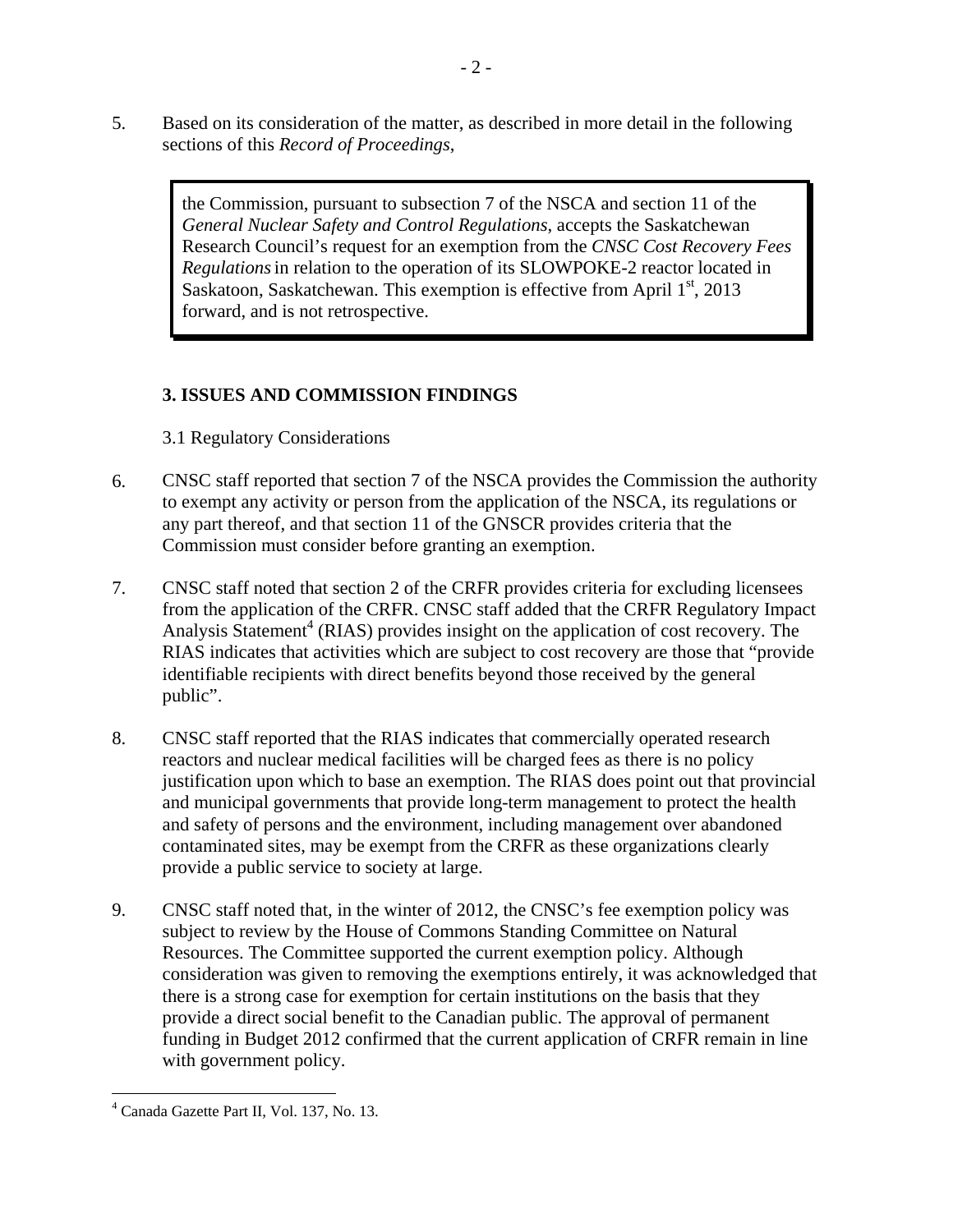#### 3.2 SRC's request

- 10. CNSC staff reported that, in 2010, the SRC asked the CNSC for granting an exemption from the CRFR stating that they operate in a similar manner to other SLOWPOKE-2 reactors. A combined legal and financial evaluation of the facts that were brought forward, including a Memorandum of Understanding signed between the University of Saskatchewan and the SRC, led CNSC staff to confirm that the SRC did not meet the definition of a fee-exempt licensee as defined in the Section 2 of the CRFR. CNSC staff informed the SRC that they could consider the following to meet the definition of a fee exempt licensee:
	- SLOWPOKE-2 facility being owned by University of Saskatchewan ( U of S) and SRC enter an agreement to operate the facility on their behalf; or
	- SLOWPOKE-2 facility being owned by a not-for-profit organization that carries out research owned by an educational institution as defined in the CRFR.

CNSC staff re-examined the SRC's recent request for an exemption from the CRFR for its SLOWPOKE-2 reactor and came to the same conclusions.

- 11. The Commission enquired on the possibility of transferring the ownership of the SLOWPOKE reactor to the University of Saskatchewan. The SRC representative noted the complexity and the cost of transferring the licence to the University of Saskatchewan, and that the University is not comfortable with taking on the responsibility of operating a SLOWPOKE reactor without having the expertise in reactor safety, with the potential safety issues that might arise.
- 12. CNSC staff advised the SRC that, even if CNSC staff determined that the SRC did not meet the requirements as stated in Section 2 of the CRFR, only the Commission could exempt a licensee from these Regulations. Thus, if the SRC wished to further pursue this matter, it would have to proceed with a formal request to the Commission.
- 13. CNSC staff concluded that:
	- The SRC's SLOWPOKE-2 operations are subject to cost recovery.
	- The mandate of SRC does not meet the exclusion criteria in paragraphs 2(a) and 2(b) of the CRFR.
	- The basis for the exclusion criteria remain valid and in line with government policy.
	- Granting an exemption would not pose risks and failure of international obligations stated in paragraphs (a), (b), (c) of section 11 of GNSCR.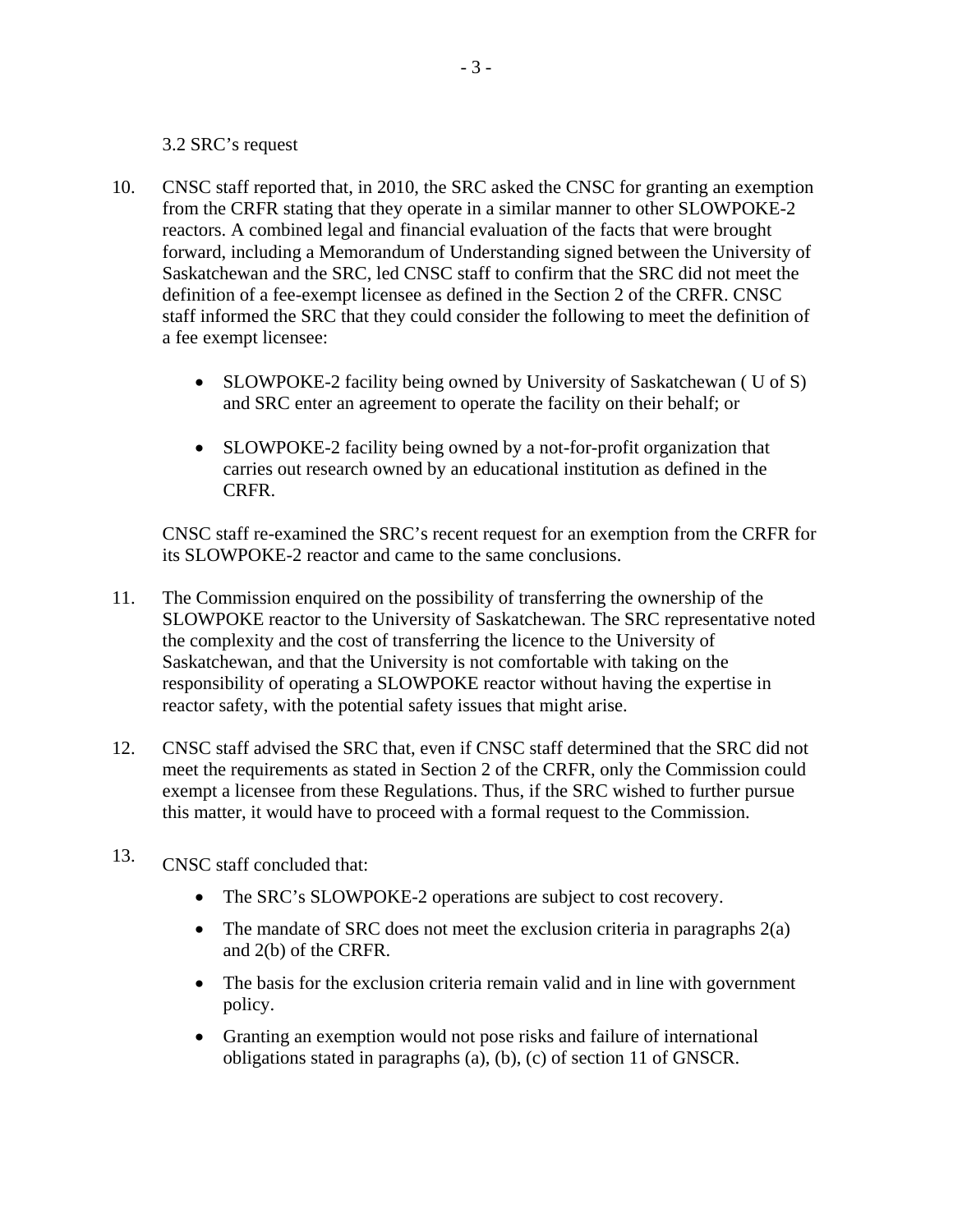#### 3.3 Activities at the SLOWPOKE Reactor and Cost to Operate

- 14. In its application letter, the SRC acknowledged that it does not meet the CRFR exemption criteria. However, the SRC argued that, while the Saskatchewan SLOWPOKE is the only SLOWPOKE subject to cost recovery in Canada, there is essentially no difference in the nature of the operations of the SRC and other SLOWPOKEs operated in Canada. The SRC added that, as the sole reactor in the province of Saskatchewan, the SRC SLOWPOKE reactor represents the only such facility available for education, research, and training in Saskatchewan. The SRC donates free reactor and operator time to research projects of the University of Saskatchewan. Any revenues that SRC makes are reinvested within SRC, profits are not taken by individuals or third-party corporations. The SRC also noted that it receives significant allocations of public money from the government and is operated solely for the benefit of the general public.
- 15. CNSC staff reported that several for-profit and Crown corporations are subject to the CRFR, although they carry out activities similar to those performed by cost recovery exempted medical and educational institutions. Exemptions granted are primarily based on the mandate of the institutions, not on the activities carried out. CNSC staff expressed the view that providing an exemption under the CRFR as requested by the SRC would not be consistent with practice for other Crown corporations currently licensed by the CNSC, and would not be aligned with government policy on the 2012 exemption policy review.
- 16. The SRC stated that, even if the exemption from the CRFR was granted, the SRC SLOWPOKE would still have a net cost to operate. The SRC added that, due to the escalating cost recovery fees, it must make a decision to either shut down and decommission the reactor or transfer it to the University of Saskatchewan. The SRC believes that this transfer would entail considerable expense for the University, which ultimately would be borne by the general public. The SRC also argued that the SRC would be best placed to continue the safe operation of the reactor, rather than a new licensee with no operating experience.
- 17. The Commission asked for comments on the research and educational objectives of the SRC. CNSC staff commented that the two possible exemptions under the CRFR are specifically based on whether an institution is educational, or is a research organization which is fully owned by an educational institution. The SRC representative noted that the SRC is a provincial Crown Corporation, but that its activities are very similar to other SLOWPOKE reactors in Canada. If the ownership of the reactor was to be transferred to the University of Saskatchewan, the activities would not change and the reactor would be fee-exempt. The SRC representative added that they have very strong educational links with the University of Saskatchewan. The SRC representative stated that, in their view, they meet the intent of the CRFR since they are operating the reactor for the Province of Saskatchewan and are not making profit.
- 18. The Commission asked about the percentage of the operations at the SLOWPOKE